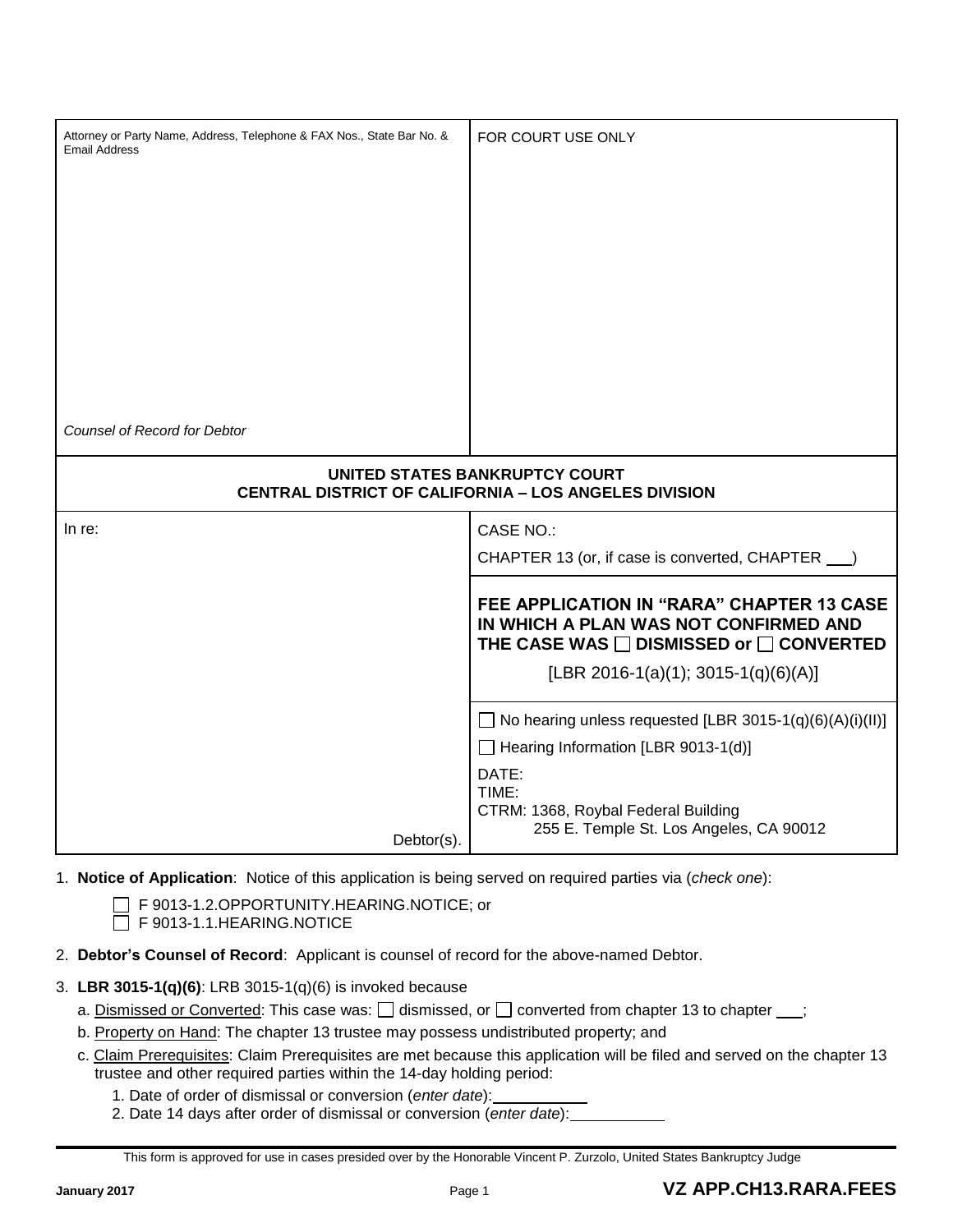- 4**. Prior Order Not Entered**: This application is required because an order has not been entered approving **any part** of this claim as an administrative expense as required under LBR 3015-1(q)(6)(A)(i). Any fees and costs that have been awarded by prior order of this court are **not part of this claim**.
- 5. **Administrative Expense** [11 U.S.C. § 503(b); LBR 3015-1(q)(6)(A)(i)]. This claim qualifies as an administrative expense because it includes (*check all that apply*):

|                                                                                                                                                                                                                                                                                                                |                                                                                                                                                                                                                                                                                                                       |                                                                                    | Unpaid fees and costs asserted under a Rights and Responsibilities Agreement (RARA) (see docket # );                                                                                                                                                                                         |
|----------------------------------------------------------------------------------------------------------------------------------------------------------------------------------------------------------------------------------------------------------------------------------------------------------------|-----------------------------------------------------------------------------------------------------------------------------------------------------------------------------------------------------------------------------------------------------------------------------------------------------------------------|------------------------------------------------------------------------------------|----------------------------------------------------------------------------------------------------------------------------------------------------------------------------------------------------------------------------------------------------------------------------------------------|
|                                                                                                                                                                                                                                                                                                                | Fees: $\frac{1}{2}$ [100]                                                                                                                                                                                                                                                                                             | Costs: \$                                                                          |                                                                                                                                                                                                                                                                                              |
|                                                                                                                                                                                                                                                                                                                |                                                                                                                                                                                                                                                                                                                       | Supplemental fees and costs for services not included in the base RARA fee; and/or |                                                                                                                                                                                                                                                                                              |
|                                                                                                                                                                                                                                                                                                                | Fees: $\frac{1}{2}$ $\frac{1}{2}$ $\frac{1}{2}$ $\frac{1}{2}$ $\frac{1}{2}$ $\frac{1}{2}$ $\frac{1}{2}$ $\frac{1}{2}$ $\frac{1}{2}$ $\frac{1}{2}$ $\frac{1}{2}$ $\frac{1}{2}$ $\frac{1}{2}$ $\frac{1}{2}$ $\frac{1}{2}$ $\frac{1}{2}$ $\frac{1}{2}$ $\frac{1}{2}$ $\frac{1}{2}$ $\frac{1}{2}$ $\frac{1}{2}$ $\frac{1$ | Costs: \$                                                                          |                                                                                                                                                                                                                                                                                              |
|                                                                                                                                                                                                                                                                                                                |                                                                                                                                                                                                                                                                                                                       |                                                                                    | Fees and costs for services rendered under another fee agreement (attach a copy as Exhibit D):                                                                                                                                                                                               |
|                                                                                                                                                                                                                                                                                                                | Fees: $\frac{1}{2}$ Fees: $\frac{1}{2}$ Fees: $\frac{1}{2}$                                                                                                                                                                                                                                                           | Costs: \$                                                                          |                                                                                                                                                                                                                                                                                              |
|                                                                                                                                                                                                                                                                                                                |                                                                                                                                                                                                                                                                                                                       |                                                                                    | TOTAL OF CLAIM: \$                                                                                                                                                                                                                                                                           |
|                                                                                                                                                                                                                                                                                                                | requested and needed by the Debtor as follows:                                                                                                                                                                                                                                                                        |                                                                                    | 6. Final Fee Application [LBR 2016-1(a)(1)]: Movant performed services that are required in the RARA and/or were                                                                                                                                                                             |
|                                                                                                                                                                                                                                                                                                                | a. LBR 2016-1(a)(1)(D)-(G) Statement:                                                                                                                                                                                                                                                                                 |                                                                                    |                                                                                                                                                                                                                                                                                              |
|                                                                                                                                                                                                                                                                                                                |                                                                                                                                                                                                                                                                                                                       | 1. Dates of Services: Start Date: ____________ End Date: __________                |                                                                                                                                                                                                                                                                                              |
|                                                                                                                                                                                                                                                                                                                | <b>Statement of Services:</b><br>2.                                                                                                                                                                                                                                                                                   |                                                                                    |                                                                                                                                                                                                                                                                                              |
| A. <u>Presumptively Reasonable Fees</u> . Of the fees requested in thisApplication, \$<br>specified in Court Manual section 2.9(b) "Fees for Additional Services Without Filing a Detailed Fee<br>Application." Exhibit A sets forth details of services provided, and the result of providing these services. |                                                                                                                                                                                                                                                                                                                       |                                                                                    |                                                                                                                                                                                                                                                                                              |
|                                                                                                                                                                                                                                                                                                                |                                                                                                                                                                                                                                                                                                                       |                                                                                    | B. $\Box$ Hourly Fees. Of the fees requested in this Motion, \$<br>is for services billed on an hourly basis.<br>Exhibit A sets forth details of services provided, and the result of providing these services.                                                                              |
|                                                                                                                                                                                                                                                                                                                | b. LBR 2016-1(a)(1)(H) Statement: Exhibit B is a statement of education and experience of all persons who<br>performed services for which payment is requested in this application.                                                                                                                                   |                                                                                    |                                                                                                                                                                                                                                                                                              |
|                                                                                                                                                                                                                                                                                                                | c. LBR 2016-1(a)(1)(J)-(K) Declarations:                                                                                                                                                                                                                                                                              |                                                                                    |                                                                                                                                                                                                                                                                                              |
|                                                                                                                                                                                                                                                                                                                |                                                                                                                                                                                                                                                                                                                       |                                                                                    | 1. Applicant (Exhibit C). Declaration from applicant pursuant to LBR 9013-1(i), indicating: (A) all services set forth<br>$\mathcal{L}^{\mathcal{L}}$ . The set of the set of the set of the set of the set of the set of the set of the set of $\mathcal{L}(\bigcap_{i=1}^n \mathcal{L}_i)$ |

- in the statement of services were necessary and performed; (B) the result of the performance; and (C) applicant has reviewed the requirements of LBR 2016-1(a)(1) and the application complies with LBR 2016-1(a)(1).
- 2. Debtor (Exhibit D). Declaration from Debtor that Debtor reviewed the fee application and has no objection to it.
- 9. **Request**: Based on the foregoing, Applicant requests the application be granted and an allowance of fees and costs be made in the total amount of \$

Date: <u>New York: Respectfully submitted,</u>

Signature of (or on behalf of) Counsel of Record

*.*

*.*

Printed name of Signer

This form is approved for use in cases presided over by the Honorable Vincent P. Zurzolo, United States Bankruptcy Judge